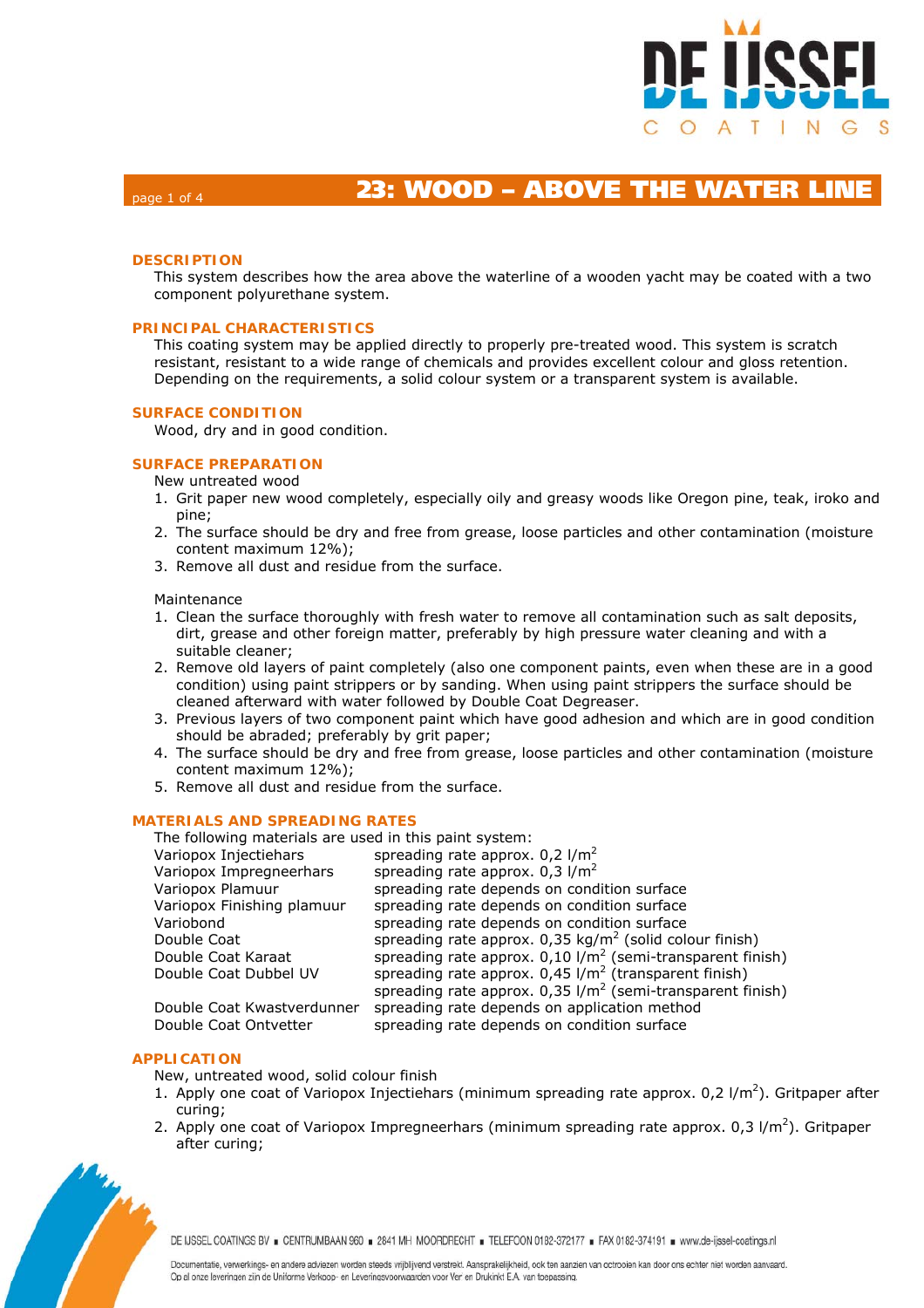

# page 2 of 4 **23: WOOD – ABOVE THE WATER LINE**

- 3. Repair damaged areas with a suitable filler such as Variopox Plamuur, Variopox Finishing plamuur or Variobond. Gritpaper surface after curing (see additional information);
- 4. Apply four to five coats of Double Coat at a total dry film thickness of 160 μm (minimum spreading rate approx.  $0,35$  l/m<sup>2</sup>).

#### New, untreated wood, transparent finish

- 1. Apply one coat of Variopox Injectiehars (minimum spreading rate approx.  $0.2 \frac{1}{m^2}$ ). Gritpaper after curing;
- 2. Apply five to six coats of Double Coat Dubbel UV at a total dry film thickness of 200 μm (minimum spreading rate approx.  $0,45$  l/m<sup>2</sup>).

New, untreated wood, semi-transparent finish

- 1. Apply one coat of Variopox Injectiehars (minimum spreading rate approx.  $0.2 \frac{1}{m^2}$ ). Gritpaper after curing;
- 2. Apply one coat of Double Coat Karaat at a total dry film thickness of 40 μm (minimum spreading rate approx.  $0,10$  l/m<sup>2</sup>;
- 3. Apply four to five coats of Double Coat Dubbel UV at a total dry film thickness of 160 μm (minimum spreading rate approx.  $0.35$  l/m<sup>2</sup>).

#### Maintenance

Repair damaged areas using one of the above recommendations.

# **ADDITIONAL INFORMATION**

Wood

Wood is a natural product and will deteriorate under the influence of moisture, mould and fungus. The speed of this process depends on various factors, amongst others the type of wood, the temperature, the moisture content of the wood, of the boat is exposed to sweet or salt water, etc. Applying a suitable coating system will improve the durability and extend the lifetime. Tropical woods may contain contaminants which may cause coating defects such as discoloration, slow curing, blistering or loss of adhesion. Thorough degreasing and careful sanding of such woods will prevent problems.

Previous paint: one or two component?

When it is not known if the previous coating system was based on one- or two component products, this can determined with a simple test. Soak a small piece of cloth in Double Coat Ontvetter and leave this for 15 minutes on the surface. Remove the cloth and check the surface. When the previous paint has not dissolved, is not softened and cannot be easily be removed it is most probably a two component paint. Only then it is possible to apply a fresh coat of two component paint.

Repair (only for finishes in colour, not transparent or semi-transparent)

Damaged areas and dents may be repaired with Variopox Plamuur. When a smooth, fine finish is required, Variopox Finishing Plamuur may be used as second filler. Grit paper surface after application and curing of the filler and clean and degrease surface with Double Coat Ontvetter. Touch-up repaired areas with the following layer of the coating system to eliminate absorption of the filler. As alternative to Variopox Plamuur, Variobond may be used as filler or bonding paste.

#### Durability and surface preparation

The durability of any paint system depends on a number of variables, amongst others: total dry film thickness, method of application, skill of labour, the conditions during which the coating is applied and cured, the exposure conditions during service and the preparation of the surface. Insufficient surface preparation might lead to blistering and loss of adhesion.



DE IJSSEL COATINGS BV = CENTRUMBAAN 960 = 2841 MH MOORDRECHT = TELEFOON 0182-372177 = FAX 0182-374191 = www.de-ijssel-coatings.nl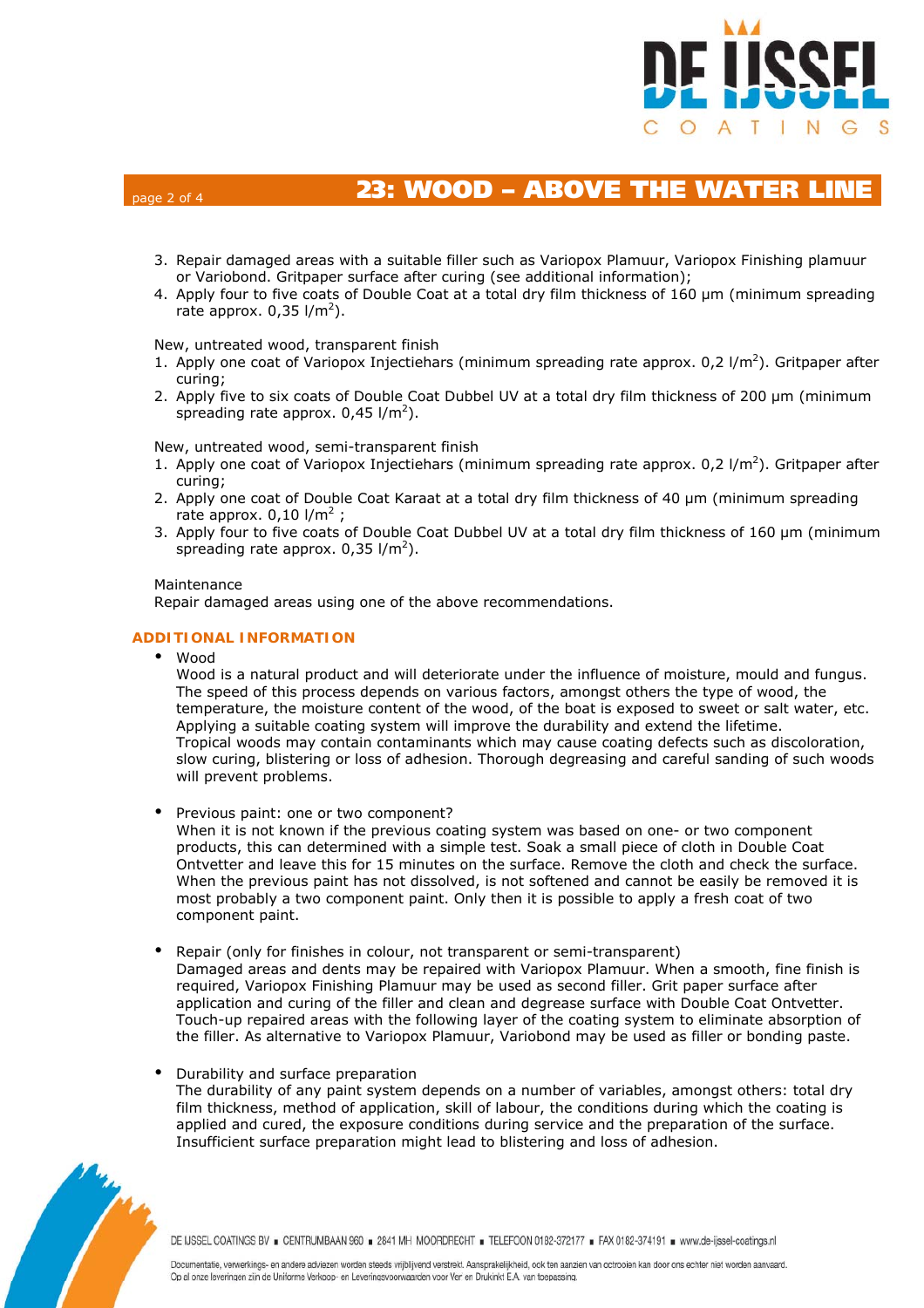

# page 3 of 4 **23: WOOD – ABOVE THE WATER LINE**

- Overlap with coating system above the waterline Please note IJmopox ZF primer or Double Coat cannot be applied over an anti-fouling. This is important at the overlap between the below- and above water area.
- Sanding

A durable adhesion will be obtained by thorough preparation of the surface. This may be achieved by sanding the surface. Sanding is also necessary when the time elapsed between application of each coat exceeds the maximum overcoating interval.

During application of the finishing coats, we recommend to use for each coat a finer grit paper. The table gives the recommended grit sizes:

| Grit paper:   | Recommended for:                                                                           |  |  |  |  |  |  |  |
|---------------|--------------------------------------------------------------------------------------------|--|--|--|--|--|--|--|
| $P24 - P36$   | Suitable for steel prior to application of IJmopox ZF primer.                              |  |  |  |  |  |  |  |
| P60           | Suitable for polyester gelcoat prior to the use of epoxy adhesives and bonding pastes.     |  |  |  |  |  |  |  |
| $P60 - P80$   | Suitable for:                                                                              |  |  |  |  |  |  |  |
|               | Removal of old coats of paint,                                                             |  |  |  |  |  |  |  |
|               | Sanding aluminium prior to application of IJmopox ZF primer.                               |  |  |  |  |  |  |  |
| P120          | Suitable for:                                                                              |  |  |  |  |  |  |  |
|               | Sanding polyester gelcoat prior to repair with fillers,                                    |  |  |  |  |  |  |  |
|               | Sanding of Variopox Injectiehars, Variopox Impregneerhars and Variopox Universele<br>hars. |  |  |  |  |  |  |  |
| $P120 - P180$ | Suitable for:                                                                              |  |  |  |  |  |  |  |
|               | Wood, after application of first coat of paint,                                            |  |  |  |  |  |  |  |
|               | Epoxy fillers,                                                                             |  |  |  |  |  |  |  |
|               | Polyester fillers,                                                                         |  |  |  |  |  |  |  |
|               | Sanding of IJmopox ZF primer and/or IJmopox HB coating between each coat.                  |  |  |  |  |  |  |  |
| $P180 - P220$ | Suitable for:                                                                              |  |  |  |  |  |  |  |
|               | Sanding of Variopox Injectiehars, Variopox Impregneerhars and Variopox Universele          |  |  |  |  |  |  |  |
|               | hars,                                                                                      |  |  |  |  |  |  |  |
|               | Sanding of IJmopox ZF primer or IJmopox HB coating prior to application of Double<br>Coat. |  |  |  |  |  |  |  |
| $P220 - P280$ | Suitable for sanding gelcoat prior to application of Double Coat.                          |  |  |  |  |  |  |  |
| P320 - P400   | Suitable for sanding Double Coat between each coat.                                        |  |  |  |  |  |  |  |
| P600          | Suitable for sanding Double Coat prior to application of the final coat Double Coat when   |  |  |  |  |  |  |  |
|               | dark colours are used such as DC 855, DC 854 and RAL 5011, etc.                            |  |  |  |  |  |  |  |
| Finer then    | Suitable to remove dull areas prior to polishing.                                          |  |  |  |  |  |  |  |
| P600          |                                                                                            |  |  |  |  |  |  |  |

# Example application schedule (solid colour finish)

|                |                                                                             | dry film          | spreading         | recoating<br>interval |                                                                      |  |  |
|----------------|-----------------------------------------------------------------------------|-------------------|-------------------|-----------------------|----------------------------------------------------------------------|--|--|
| step           |                                                                             | thickness<br>(µm) | rate<br>$(m^2/l)$ | at<br>20 °C           | preparation before next step                                         |  |  |
| 1              | Pre-treatment                                                               |                   |                   |                       |                                                                      |  |  |
| $\overline{2}$ | Apply Variopox Injectiehars                                                 | n.a.              | n.a.              | 16 hours              | Sanding P120.                                                        |  |  |
| 3              | Apply Variopox<br>Impregneerhars                                            | n.a.              | n.a.              | 16 hours              | Sanding P120.                                                        |  |  |
| 4              | Repair with Variopox Plamuur,<br>Variopox Finishing plamuur or<br>Variobond | n.a.              | n.a.              | 48 hours              | Sanding P180.                                                        |  |  |
| 5.             | Apply first coat of Double<br>Coat                                          | 40                | 10,8              | 24 hours              | When recoated with a next coat<br>within 48 hours no preparation is  |  |  |
| 6              | Apply second coat of Double<br>Coat                                         | 40                | 10,8              | 24 hours              | required, otherwise sanding with<br>P240-P320.Use between subsequent |  |  |
| $\overline{7}$ | Apply third coat of Double<br>Coat                                          | 40<br>10,8        |                   | 24 hours              | coats finer gritpaper to avoid visible<br>scratches.                 |  |  |
| 8              | Apply fourth coat of Double<br>Coat                                         | 40                | 10,8              |                       |                                                                      |  |  |



DE IJSSEL COATINGS BV = CENTRUMBAAN 960 = 2841 MH MOORDRECHT = TELEFOON 0182-372177 = FAX 0182-374191 = www.de-ijssel-coatings.nl